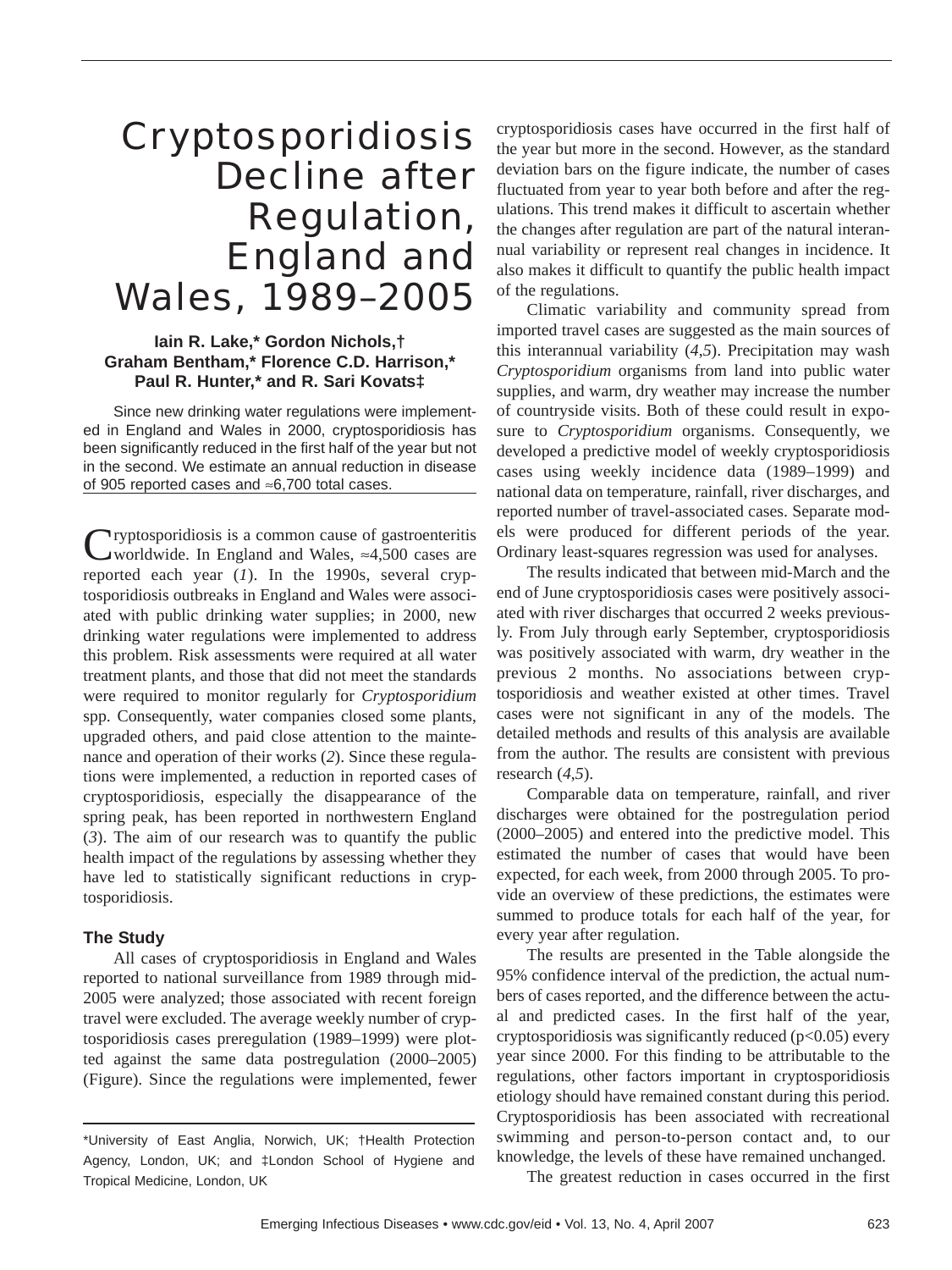#### **DISPATCHES**



Figure. Weekly cryptosporidiosis cases, England and Wales, 1989–1999 and 2000–2005. SD, standard deviation.

half of 2001, a period that coincides with the foot-andmouth disease epidemic. This epidemic led to the slaughter of >6 million livestock and restricted public access to agricultural land (*6*). The large reduction in cases in 2001 has been attributed to this epidemic (*7*,*8*), but our results indicate that cases were already depressed in the first half of 2000, and these reductions continued into 2002. Therefore, the large reduction observed in the first half of 2001 is also likely to be due to the new drinking water regulations.

Another reason for lower cryptosporidiosis incidence since 2000 could be lower levels of *Cryptosporidium* spp. in livestock after the foot-and-mouth epidemic (*9*). However, a recent study has discounted this (*3*), and factors associated with the 2001 epidemic cannot explain the reductions in cases observed in 2000. We conclude, therefore, that improved water treatment associated with the new drinking water regulations has led to cryptosporidiosis reductions during the first half of the year.

In the second half of the year, the pattern is less straightforward. The numbers of cases are significantly (p<0.05) lower than predicted in 2001, 2002, and 2004, but

significantly higher ( $p<0.05$ ) in 2000 and 2003. One explanation for the excess cases in the second half of 2000 and 2003 is that they may represent unreported travel-associated cases or community transmission from these cases. The Table demonstrates that many foreign travel–associated cases occurred in both these periods (>300 in 2000 and 2003 compared with <200 for other years), and these are poorly recorded in national surveillance (*10*). This inconsistency in the pattern between years, combined with the potential link between excess cases and travel-associated cases, led us to conclude that the overall increase in incidence in the second half of the year is not likely to be related to the regulations.

#### **Conclusions**

By averaging the differences between the observed and predicted cryptosporidiosis cases across the years, we can estimate the public health benefits of the regulations. The average excludes 2001 because of the confounding effect of the foot-and-mouth epidemic. Since 2000, an annual average reduction of 615 reported cases has occurred. This reduction comprises a large decrease in the

| Table. Predicted and observed cryptosporidiosis England and Wales, 2000 to mid-2005 |      |                    |                            |                   |                                          |                                      |
|-------------------------------------------------------------------------------------|------|--------------------|----------------------------|-------------------|------------------------------------------|--------------------------------------|
| Period                                                                              |      | Predicted<br>cases | 95% Confidence<br>interval | Observed<br>cases | <b>Predicted minus</b><br>observed cases | Reported travel-<br>associated cases |
| First half of year<br>(weeks 1-26)                                                  | 2000 | 2.431              | $2.161 - 2.699$            | 1.890             | 541                                      | 85                                   |
|                                                                                     | 2001 | 2.510              | 2,242-2,776                | 925               | 1.585                                    | 54                                   |
|                                                                                     | 2002 | 2,200              | 1,932-2,467                | 1,103             | 1.097                                    | 47                                   |
|                                                                                     | 2003 | 2.107              | 1,840-2,373                | 1,150             | 957                                      | 41                                   |
|                                                                                     | 2004 | 2.159              | 1.892-2.425                | 1.316             | 843                                      | 42                                   |
|                                                                                     | 2005 | 2.021              | 1.744-2.297                | 931               | 1,090                                    | 30                                   |
| Second half of year<br>(weeks 27-52)                                                | 2000 | 2,438              | 2.140-2.734                | 3,477             | $-1.039$                                 | 322                                  |
|                                                                                     | 2001 | 2,927              | 2.627-3.226                | 2,461             | 466                                      | 194                                  |
|                                                                                     | 2002 | 2.294              | 1.996-2.591                | 1,795             | 499                                      | 65                                   |
|                                                                                     | 2003 | 2.713              | 2.416-3.010                | 4.287             | $-1.574$                                 | 366                                  |
|                                                                                     | 2004 | 2.552              | $2.241 - 2.863$            | 2.198             | 354                                      | 69                                   |